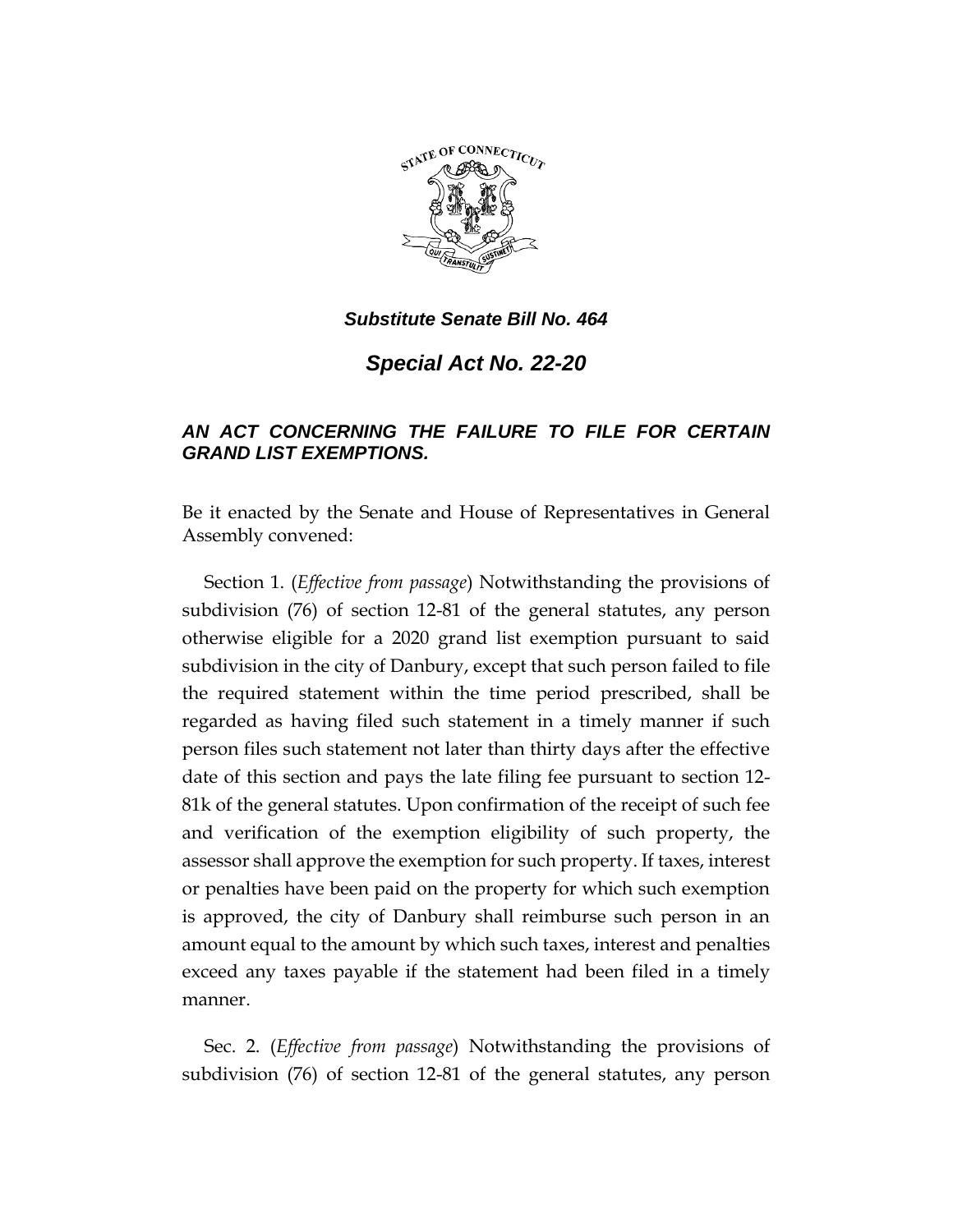otherwise eligible for a 2021 grand list exemption pursuant to said subdivision in the town of Groton, except that such person failed to file the required statement within the time period prescribed, shall be regarded as having filed such statement in a timely manner if such person files such statement not later than thirty days after the effective date of this section and pays the late filing fee pursuant to section 12- 81k of the general statutes. Upon confirmation of the receipt of such fee and verification of the exemption eligibility of such property, the assessor shall approve the exemption for such property. If taxes, interest or penalties have been paid on the property for which such exemption is approved, the town of Groton shall reimburse such person in an amount equal to the amount by which such taxes, interest and penalties exceed any taxes payable if the statement had been filed in a timely manner.

Sec. 3. (*Effective from passage*) Notwithstanding the provisions of subparagraph (A) of subdivision (7) of section 12-81 of the general statutes and section 12-87a of the general statutes, any person otherwise eligible for a 2021 grand list exemption pursuant to said subdivision in the town of Madison, except that such person failed to file the required statement within the time period prescribed, shall be regarded as having filed such statement in a timely manner if such person files such statement not later than thirty days after the effective date of this section and pays the late filing fee pursuant to section 12-87a of the general statutes. Upon confirmation of the receipt of such fee and verification of the exemption eligibility of such property, the assessor shall approve the exemption for such property. If taxes, interest or penalties have been paid on the property for which such exemption is approved, the town of Madison shall reimburse such person in an amount equal to the amount by which such taxes, interest and penalties exceed any taxes payable if the statement had been filed in a timely manner.

Sec. 4. (*Effective from passage*) Notwithstanding the provisions of

*Special Act No. 22-20 2 of 6*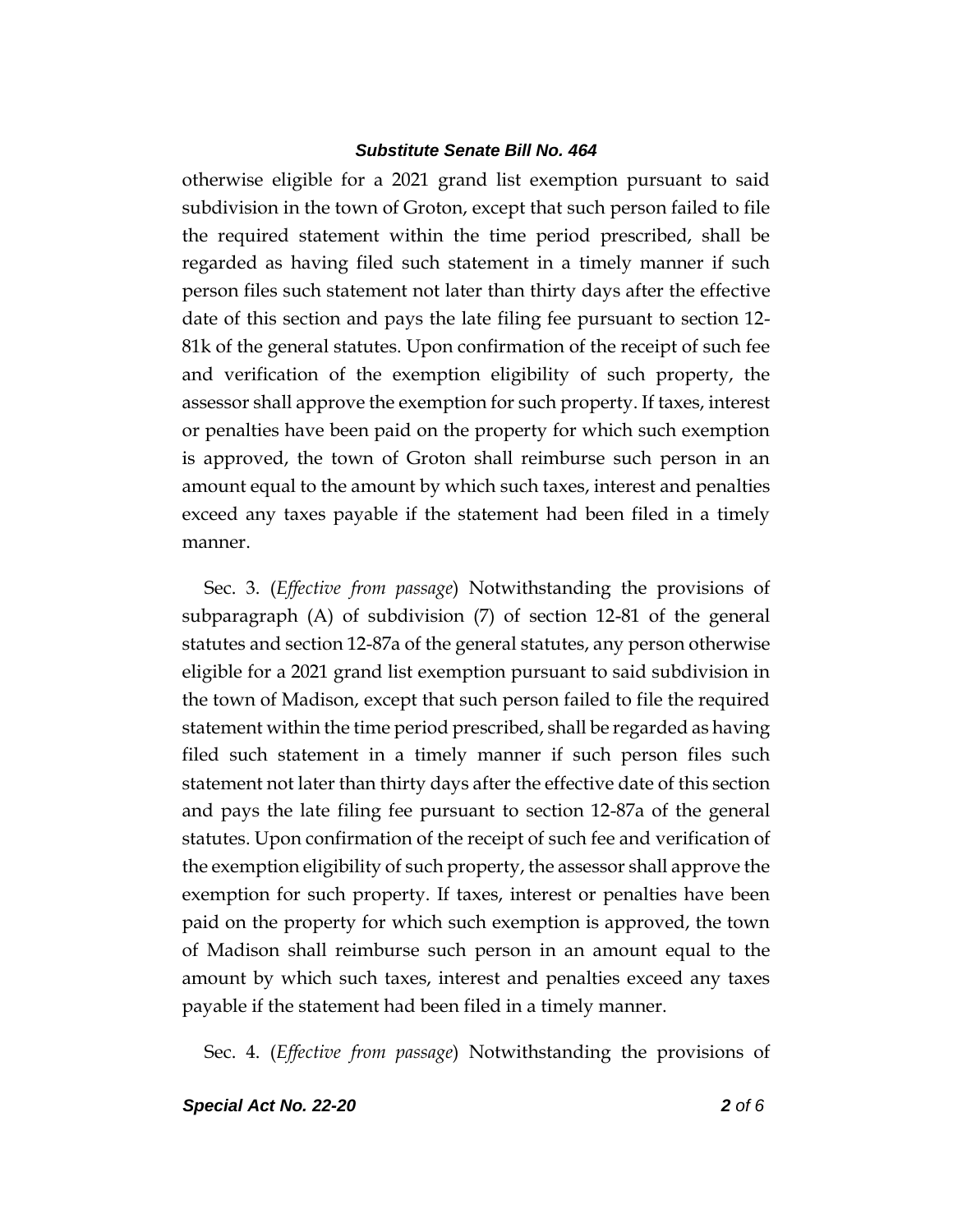subdivision (76) of section 12-81 of the general statutes, any person otherwise eligible for a 2021 grand list exemption pursuant to said subdivision in the town of Manchester, except that such person failed to file the required statement within the time period prescribed, shall be regarded as having filed such statement in a timely manner if such person files such statement not later than thirty days after the effective date of this section and pays the late filing fee pursuant to section 12- 81k of the general statutes. Upon confirmation of the receipt of such fee and verification of the exemption eligibility of such property, the assessor shall approve the exemption for such property. If taxes, interest or penalties have been paid on the property for which such exemption is approved, the town of Manchester shall reimburse such person in an amount equal to the amount by which such taxes, interest and penalties exceed any taxes payable if the statement had been filed in a timely manner.

Sec. 5. (*Effective from passage*) Notwithstanding the provisions of subparagraph (A) of subdivision (7) of section 12-81 of the general statutes and section 12-87a of the general statutes, any person otherwise eligible for a 2018, 2019 and 2020 grand list exemption pursuant to said subdivision in the town of Middletown, except that such person failed to file the required statements within the time periods prescribed, shall be regarded as having filed such statements in a timely manner if such person files such statements not later than thirty days after the effective date of this section and pays the late filing fees pursuant to section 12- 87a of the general statutes. Upon confirmation of the receipt of such fees and verification of the exemption eligibility of such property, the assessor shall approve the exemptions for such property. If taxes, interest or penalties have been paid on the property for which such exemptions are approved, the town of Middletown shall reimburse such person in an amount equal to the amount by which such taxes, interest and penalties exceed any taxes payable if the statements had been filed in a timely manner.

*Special Act No. 22-20 3 of 6*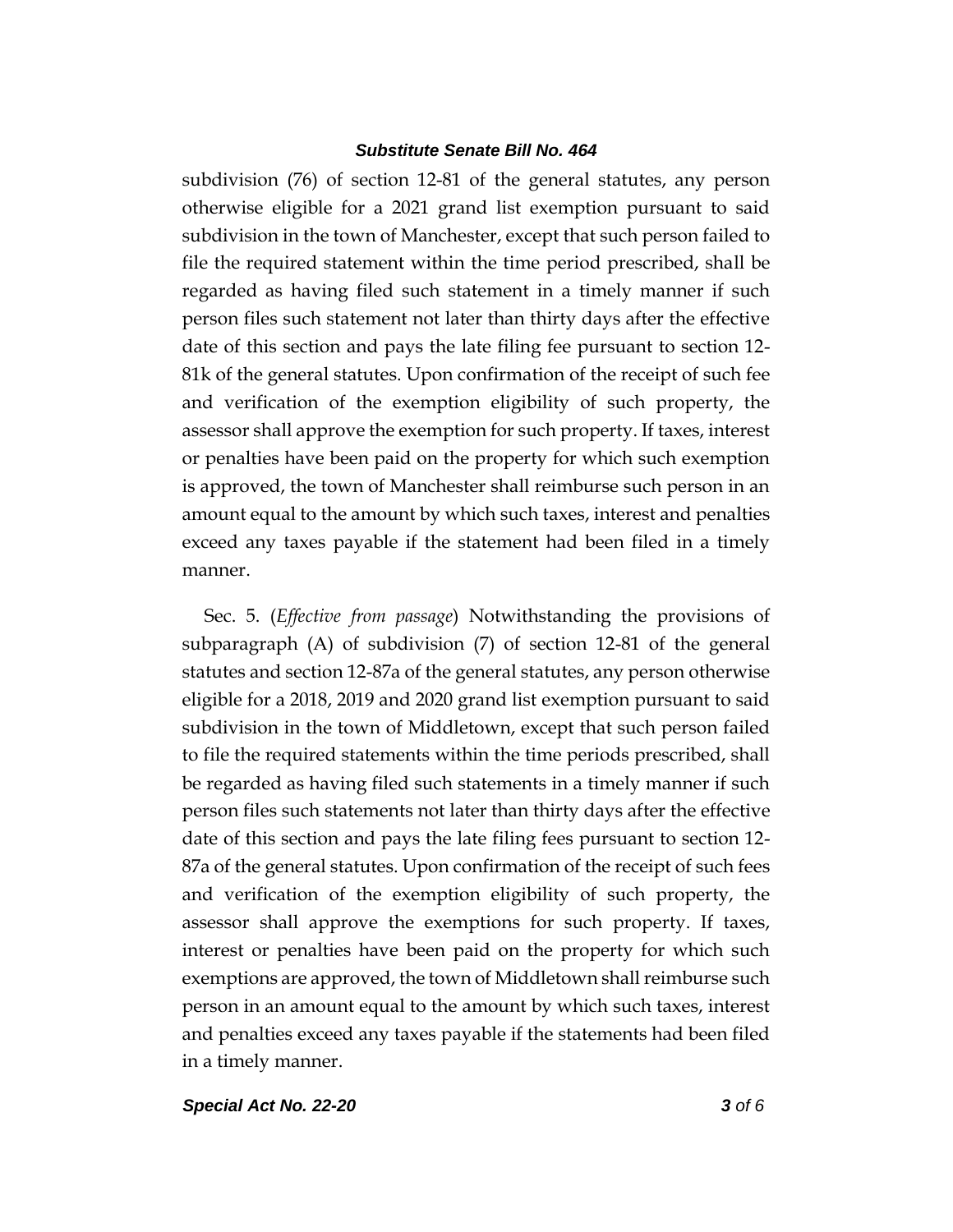Sec. 6. (*Effective from passage*) Notwithstanding the provisions of section 12-89 of the general statutes, any person otherwise eligible for a 2020 grand list exemption pursuant to subdivision (58) of section 12-81 of the general statutes in the town of Middletown, except that such person failed to file the required exemption application within the time period prescribed, shall be regarded as having filed such application in a timely manner if such person files such application not later than thirty days after the effective date of this section and pays any applicable late filing fee prescribed by the general statutes. Upon confirmation of the receipt of such fee, if applicable, and verification of the exemption eligibility of such property, the assessor shall approve the exemption for such property. If taxes, interest or penalties have been paid on the property for which such exemption is approved, the town of Middletown shall reimburse such person in an amount equal to the amount by which such taxes, interest and penalties exceed any taxes payable if the application had been filed in a timely manner.

Sec. 7. (*Effective from passage*) Notwithstanding the provisions of subparagraph (B) of subdivision (74) of section 12-81 of the general statutes, any person otherwise eligible for a 2019, 2020 and 2021 grand list exemption pursuant to said subdivision in the city of New Haven, except that such person failed to file the required exemption applications within the time periods prescribed, shall be regarded as having filed such applications in a timely manner if such person files such applications not later than thirty days after the effective date of this section and pays the late filing fees pursuant to section 12-81k of the general statutes. Upon confirmation of the receipt of such fees and verification of the exemption eligibility of the vehicles included in such applications, the assessor shall approve the exemptions for such property. If taxes, interest or penalties have been paid on the property for which such exemptions are approved, the city of New Haven shall reimburse such person in an amount equal to the amount by which such taxes, interest and penalties exceed any taxes payable if the applications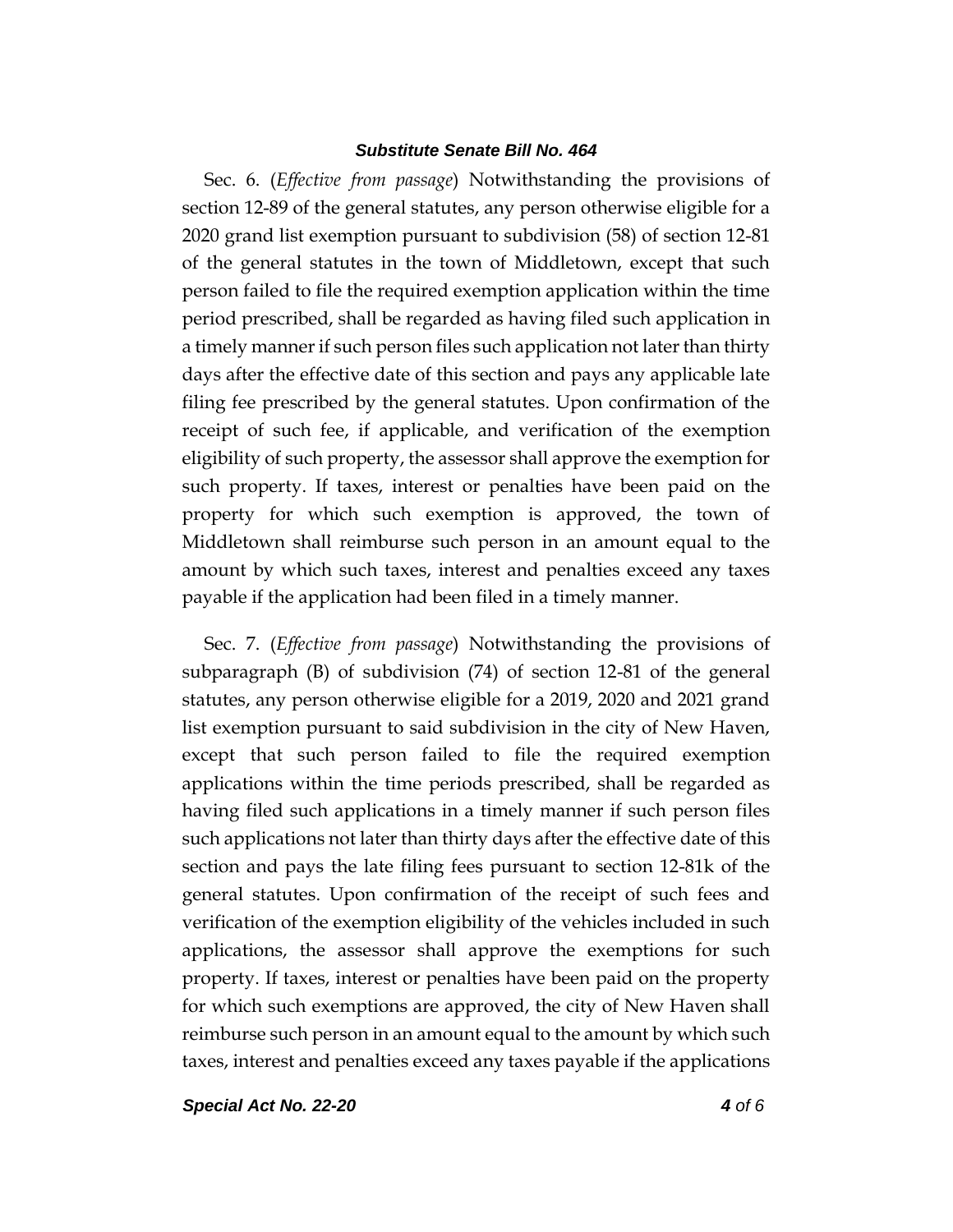had been filed in a timely manner.

Sec. 8. (*Effective from passage*) Notwithstanding the provisions of subdivision (76) of section 12-81 of the general statutes, any person otherwise eligible for a 2021 grand list exemption pursuant to said subdivision in the town of Watertown, except that such person failed to file the required statement within the time period prescribed, shall be regarded as having filed such statement in a timely manner if such person files such statement not later than thirty days after the effective date of this section and pays the late filing fee pursuant to section 12- 81k of the general statutes. Upon confirmation of the receipt of such fee and verification of the exemption eligibility of such property, the assessor shall approve the exemption for such property. If taxes, interest or penalties have been paid on the property for which such exemption is approved, the town of Watertown shall reimburse such person in an amount equal to the amount by which such taxes, interest and penalties exceed any taxes payable if the statement had been filed in a timely manner.

Sec. 9. (*Effective from passage*) Notwithstanding the provisions of subparagraph (B) of subdivision (72) of section 12-81 of the general statutes, any person otherwise eligible for a 2021 grand list exemption pursuant to said subdivision in the town of West Hartford, except that such person failed to file the required exemption application within the time period prescribed shall be regarded as having filed such application in a timely manner if such person files such application not later than thirty days after the effective date of this section and pays the late filing fee pursuant to section 12-81k of the general statutes. Upon confirmation of the receipt of such fee and verification of the exemption eligibility of the machinery and equipment included in such application, the assessor shall approve the exemption for such property. If taxes, interest or penalties have been paid on the property for which such exemptions are approved, the town of West Hartford shall reimburse